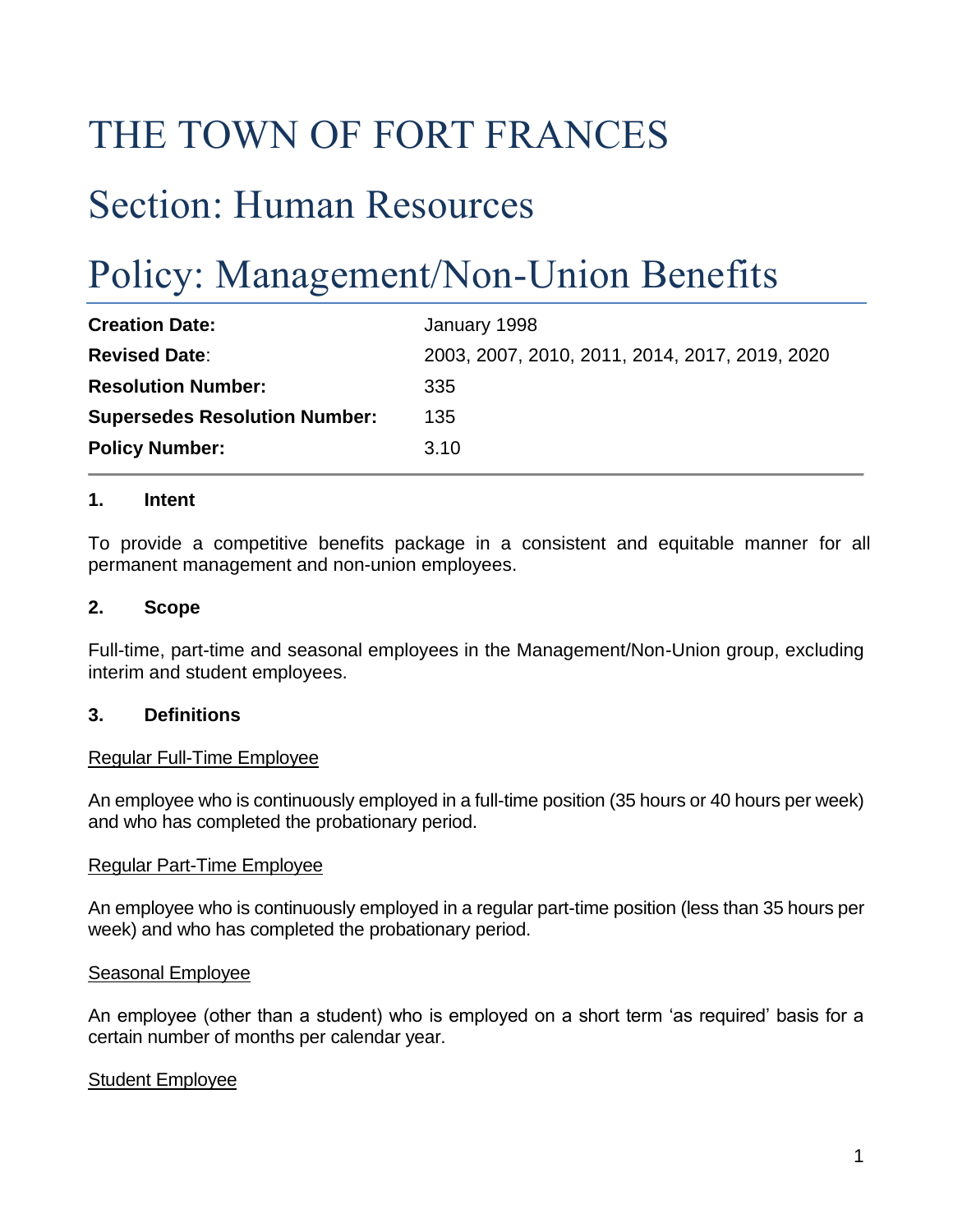An employee who is a student at a secondary or post-secondary school, who is employed on an 'as required' basis for all or part of the calendar year.

## Interim Employee

An employee who is hired on a temporary, casual, or as-required basis to provide coverage for regular full-time, regular part-time, or seasonal positions.

# **4. Public Holidays**

All regular full-time and part-time employees (pro-rated based on hours worked prior to each holiday) are entitled the following holidays off with pay at their regular rate of pay. If required to work, payment will be made in accordance with applicable legislation. Seasonal employees are entitled to any holidays that occur during the period of their seasonal employment:

- 1. New Years Day
- 2. Family Day
- 3. Good Friday
- 4. Victoria Day
- 5. Canada Day
- 6. Civic Holiday
- 7. Labour Day
- 8. Thanksgiving Day
- 9. Remembrance Day
- 10.Half of Christmas Eve
- 11.Christmas Day
- 12.Boxing Day
- 13.Half of New Years Eve

And any paid public holidays as per legislation and on which the municipal offices are closed by direction of Council.

# **5. Vacation**

1. Vacation with pay for positions scored at or below Point Band 10:

- After 1 year of active service 2 weeks After 3 years of active service 3 weeks After 10 years of active service 4 weeks After 17 years of active service 5 weeks After 24 years of active service 6 weeks plus 1 day After 25 years of active service 6 weeks plus 2 days After 26 years of active service 6 weeks plus 3 days After 27 years of active service 6 weeks plus 4 days After 28 years of active service **7** weeks
	-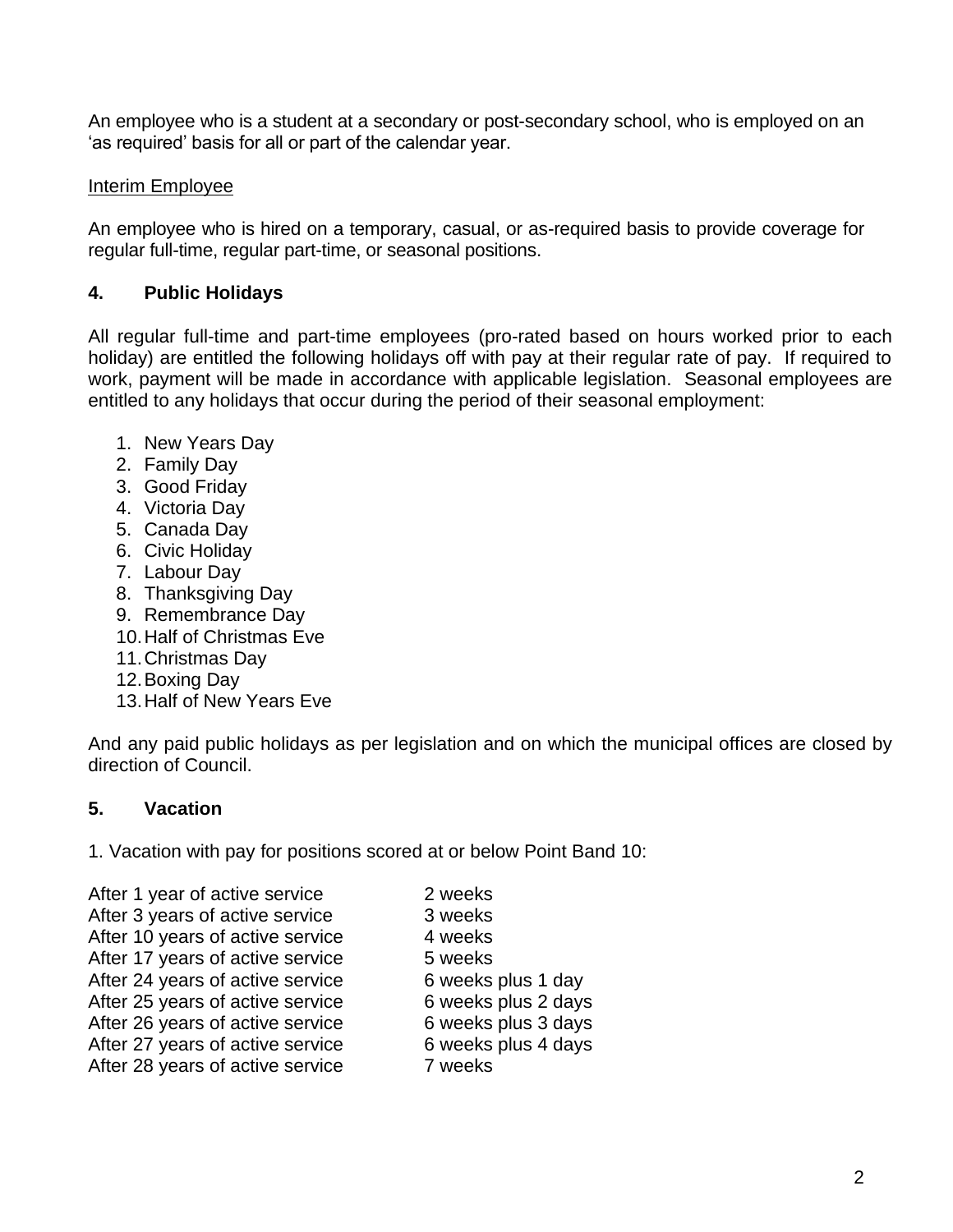2. Vacation with pay for positions scored at Point Bands 11 to 14:

| After 1 year of active service   | 3 weeks |
|----------------------------------|---------|
| After 5 years of active service  | 4 weeks |
| After 10 years of active service | 5 weeks |
| After 11 years of active service | 5 weeks |
| After 12 years of active service | 5 weeks |
| After 13 years of active service | 5 weeks |
| After 14 years of active service | 5 weeks |
| After 15 years of active service | 6 weeks |
| After 16 years of active service | 6 weeks |
| After 17 years of active service | 6 weeks |
| After 18 years of active service | 6 weeks |
| After 19 years of active service | 6 weeks |
| After 20 years of active service | 7 weeks |
|                                  |         |

With an additional floating holiday in the year an employee reaches 7 years of active service.

3. Vacation with pay shall be for positions scored at or above Point Band 15, as well as any individual staff members previously in Bands 10-15 in 2019.

plus 1 day plus 2 days plus 3 days plus 4 days

plus 1 day plus 2 days plus 3 days plus 4 days

| After 1 year of active service   | 3 weeks             |
|----------------------------------|---------------------|
| After 3 years of active service  | 4 weeks             |
| After 5 years of active service  | 5 weeks             |
| After 10 years of active service | 6 weeks             |
| After 11 years of active service | 6 weeks plus 1 day  |
| After 12 years of active service | 6 weeks plus 2 days |
| After 13 years of active service | 6 weeks plus 3 days |
| After 14 years of active service | 6 weeks plus 4 days |
| After 15 years of active service | 7 weeks             |

With an additional floating holiday in the year an employee reaches 7 years of active service.

- An employee who is entitled to a vacation increment shall be entitled to it as of the beginning of the calendar year in which they would receive it.
- Vacation time earned up to December 31st of the first year of employment shall be prorated.
- Vacations shall be earned on a calendar year basis and must be taken according to the applicable legislation. Except in exceptional circumstances, there will be no allowance for the carryover of vacation days in excess of legislated minimum standards.
- A public holiday falling within a vacation period shall extend the time off by one extra day.
- In the event of the death of a family member during an employee's vacation period, said employee shall be able to access the bereavement leave provisions within this policy, and the period of vacation so displaced shall be deferred to a later mutually agreeable date.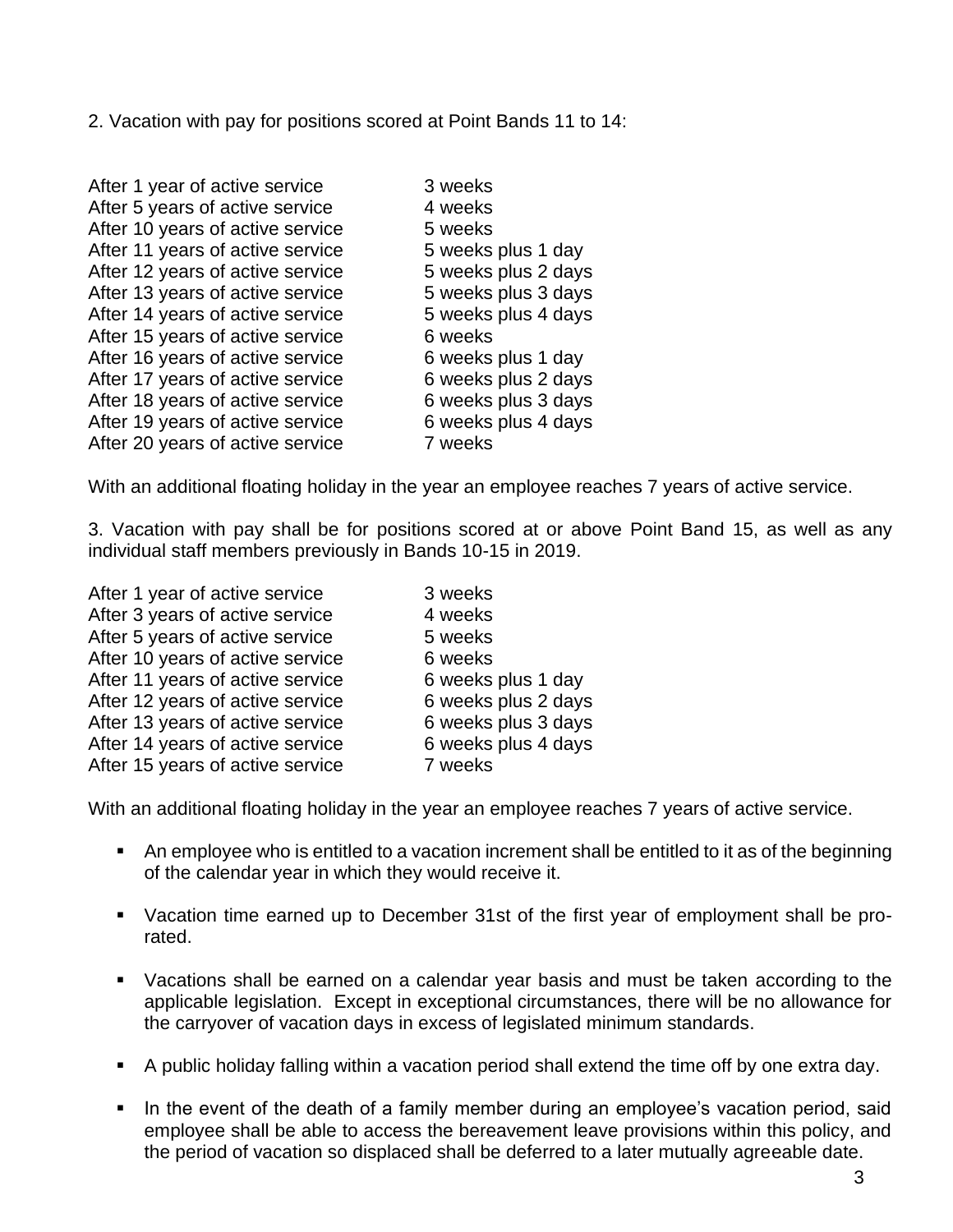- **EXT** If an employee becomes ill or injured during his / her vacation period and is hospitalized because of such illness or injury, the period of hospitalization will be re-scheduled as a vacation period at a later mutually agreeable date.
- **EXT** If an employee is absent from work on any leave of absence without pay (excluding legislated protected leaves) more than 90 calendar days, the employee's vacation and vacation pay will be pro-rated in accordance with actual time worked.
- Part-time and/or seasonal service will be credited on a pro-rated basis towards the calculation of vacation time that an employee receives upon promotion to a full-time position.
- Seasonal employees will receive vacation pay as per legislation.
- After completing three (3) months of active service, full-time employees are entitled to two (2) floating holidays available at the beginning each vacation year. For new hires, said floating holidays will be pro-rated based on their date of hire.
- **■** If an employee is employed, but no longer actively working at the beginning of a calendar year, with the intention of backdating a resignation or retirement date that year using paid or unpaid leave, they shall not be entitled to any floating holidays unless actively at work in the new calendar year.
- Only actively working full-time employees are entitled to paid vacation and floating holidays as per this section of the policy.
- Part-time employees are entitled to paid vacation based on their years of service and hours worked relative to a full-time equivalent for their position.

#### **6. Sick Benefits**

#### Cumulative Sick Leave

Sick time shall accumulate only while an employee is actively at work. Sick leave days may only be used when an employee is unable to attend work due to sickness or injury. Balances on record are not vested and have no buy-out value upon termination of employment.

#### Full-Time Employees

Cumulative sick leave benefits for full-time employees shall accumulate at the rate of one half (½) of a regular work-day per month, to an absolute limit of six (6) days. Full-time employees are permitted to carry the unused portion of sick leave from year to year, to an absolute limit of six (6) days. Sick leave may be used to offset the waiting periods for short-term disability benefits.

#### Seasonal Employees

A seasonal employee who works at least thirty-five (35) hours per week shall accumulate cumulative sick leave credits at the rate of three and a half (3.5) hours per month of work during active seasonal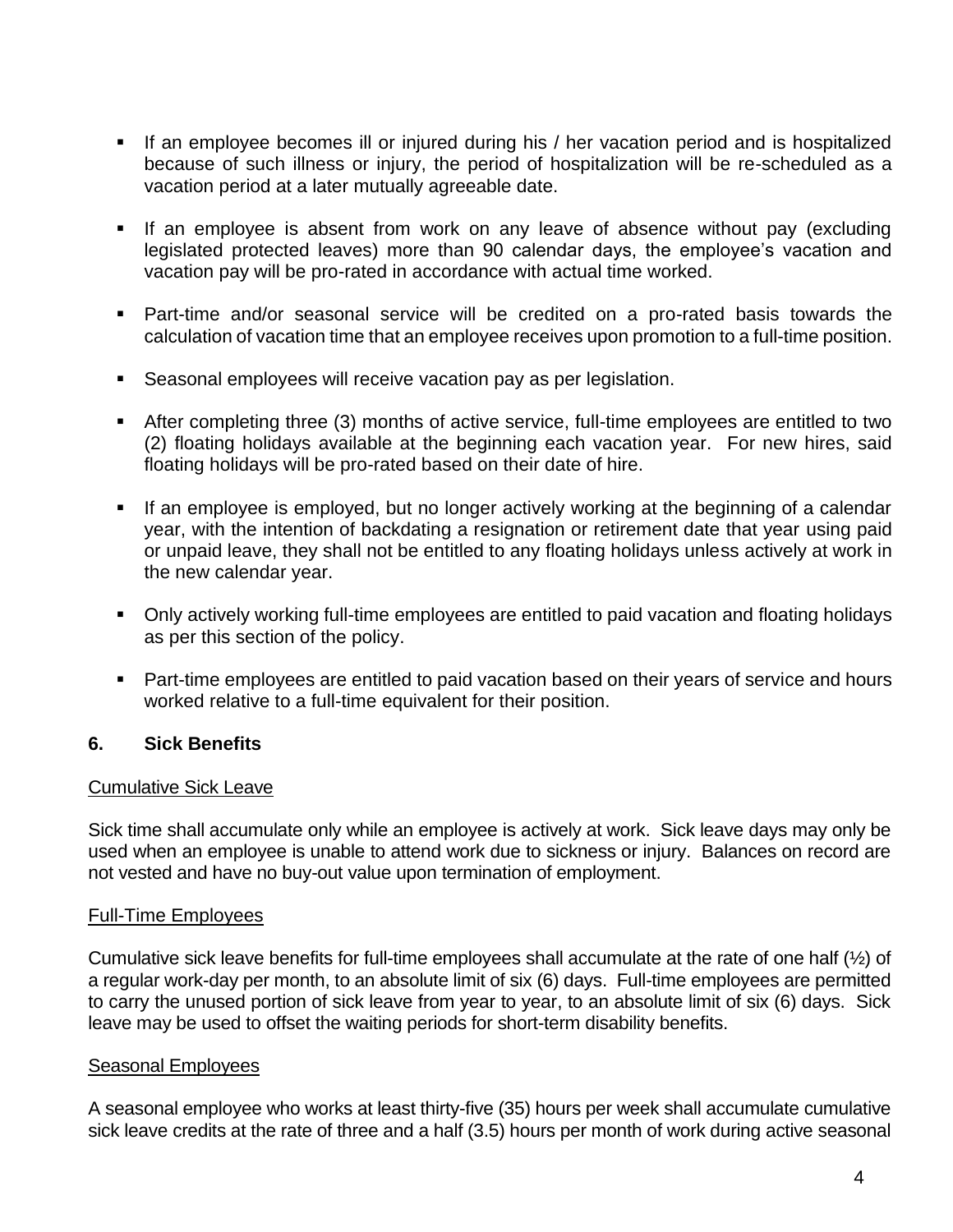employment. Seasonal employees are permitted to carry the unused portion of sick leave from year to year, to an absolute limit of thirty-five (35) days (245 hours).

Sick leave days used by seasonal employees shall be paid at the rate of one hundred percent (100%) of actual wages for the first three (3) days of absence due to illness or injury and seventy percent (70%) of actual wages after three (3) days of absence due to illness or injury. Sick leave payment will continue only until the end of the regular work season.

A seasonal employee promoted to a full-time position is entitled to transfer their sick leave credits to a maximum limit of six (6) days.

### Part-Time Employees

Regular part-time employees shall accumulate cumulative sick leave credits at the rate of one half  $(½)$  day per month and shall be permitted to carry the unused portion of sick leave from year to year, to an absolute limit of twenty (20) days.

A regular part-time employee promoted to a full-time position is entitled to transfer their sick leave credits to a maximum limit of six (6) days.

#### New Employees

Unless required by law, new employees shall not be entitled to any sick leave credits until they have completed three (3) months of continuous employment, at which point sick leave credits shall be retroactive to the first day of employment.

#### **7. Disability Insurance**

The Corporation shall pay one hundred percent (100%) of premiums for disability insurance for fulltime employees whose positions are scored below Point Band 11:

- A) Weekly indemnity insurance coverage of:  $1^{st}$  day hospital;  $1^{st}$  day accident;  $4^{th}$  day sickness; 70% of weekly earnings to a maximum of \$800 weekly; 17-week duration of 120 days; with the cost of premiums at the expense (100%) of the Corporation.
- B) Long Term Disability Insurance Coverage of: starts 121<sup>st</sup> day; 70% of weekly earnings to a maximum of \$3500 monthly; 2-year own occupation; primary CPP carve out only; payable to age 65 or earlier recovery; with the cost of premiums at the expense (100%) of the Corporation.

The Corporation shall pay one hundred percent (100%) of premiums for disability insurance for fulltime employees whose positions are scored at/above Point Band 11:

- C) Weekly indemnity insurance coverage of:  $1<sup>st</sup>$  day hospital;  $1<sup>st</sup>$  day accident;  $4<sup>th</sup>$  day sickness; 70% of weekly earnings to a maximum of \$1200 weekly; 17-week duration of 120 days; with the cost of premiums at the expense (100%) of the Corporation.
- D) Long Term Disability Insurance Coverage of: starts 121<sup>st</sup> day; 70% of weekly earnings to a maximum of \$5200 monthly; 2-year own occupation; primary CPP carve out only; payable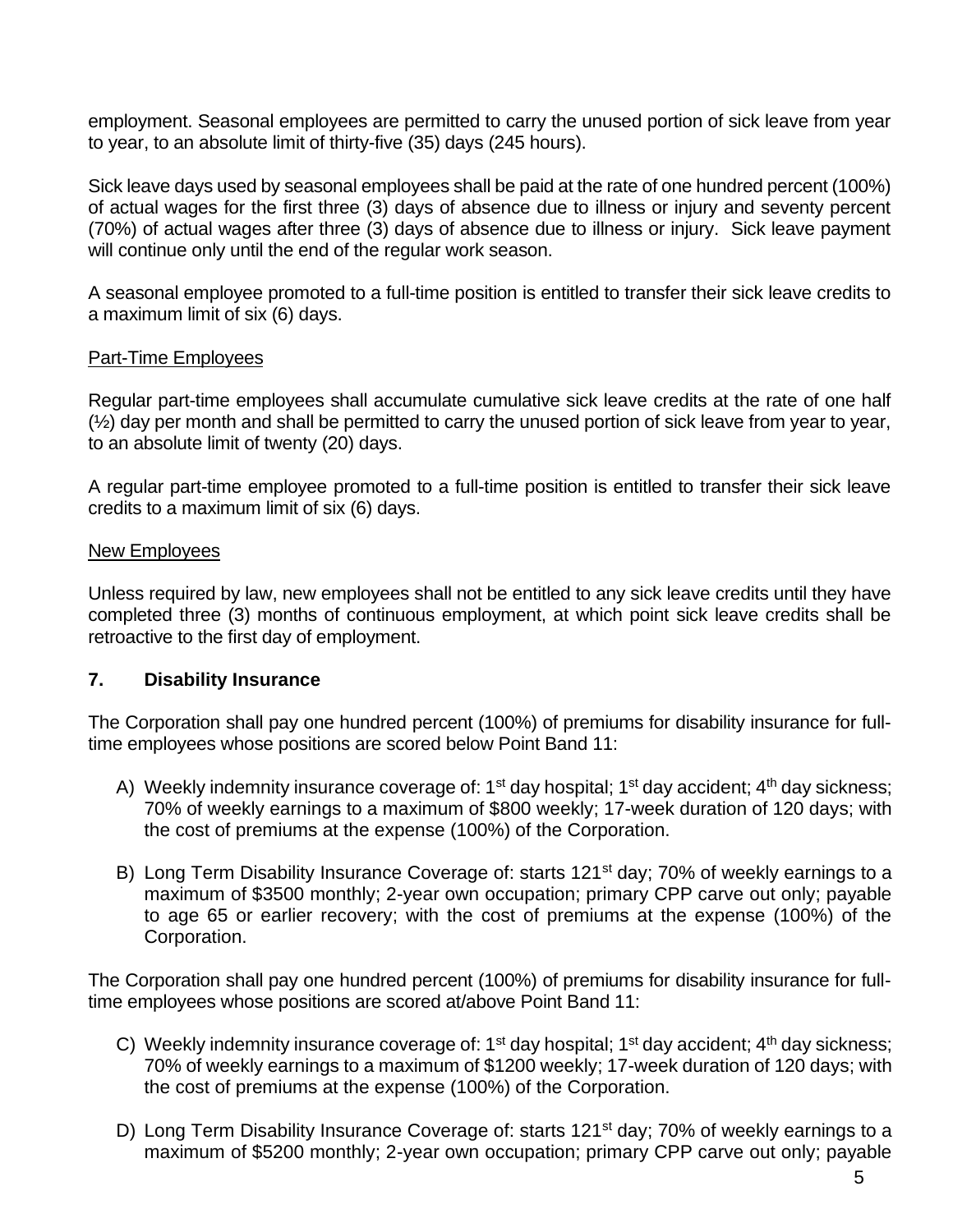to age 65 or earlier recovery; with the cost of premiums at the expense (100%) of the Corporation.

If a sick claim is disputed or under investigation, after fourteen days an employee may request to receive monies from the Corporation, not to exceed the insurable amount that the employee would be entitled to under the insured plan. If approved, the employee shall sign a waiver promising reimbursement to the Corporation once the dispute or investigation is concluded or monies received. It is also acknowledged that the payment of such benefits during a dispute with the insurer is not deemed to be an acknowledgement of entitlement or eligibility, as eligibility is at the discretion of the insurer.

The Corporation reserves the right to change the carrier of such disability plans provided that the levels of insured benefit coverage is not decreased. Notice of such change of carrier will be communicated to affected employees prior to any changes to such plans.

## **8. Health Insurance**

The Corporation shall contribute one hundred per cent (100%) of the insurance premiums towards the following plans for regular full-time employees, for part-time employees on a pro-rated basis, and for seasonal employees who work at least thirty-five (35) hours per week during their seasonal employment, subject to the terms and conditions of such insured plans. The Corporation will pay such insurance premiums up to a 6-month period for absences due to illness or injury.

- a) Basic Dental Plan, level I (basic services), level II (supplementary basic Services i.e. scaling), level V (orthodontics).
	- Current fees guide
	- Dental recalls shall be every nine (9) months.
	- Orthodontics 50% to a maximum of \$1500 per lifetime
- b) Manulife Financial Extended Health Care Plan (\$10-\$20 Annual deductible)
	- Generic drugs if available
	- \$0.35 per prescription deductible
	- **EXECTED FERTILITY DRUGS Shall not be covered**
	- Chiropractor, Osteopath, Chiropodist, Naturopath: \$300 per year;
	- Speech Therapy: \$200 per year
	- Massage Therapy: \$7 per visit to a maximum of 12 visits per year
	- Physiotherapy: \$12.20 per visit.
- c) Vision Care: Three Hundred (\$300) dollars every two (2) years per employee and dependent, and one eye exam every two (2) years. One hundred and fifty dollars (\$150.00) every twelve (12) months for dependents under age eighteen (18).
- d) Private Hospital Coverage and Deluxe Travel Coverage

Health insurance benefits apply to actively employed seasonal employees after having satisfied the waiting period for such plans, and for returning seasonal employees upon their return to active employment.. Overage dependants may be entitled to health insurance benefits up to age twentyfive (25), subject to the terms and conditions of such plans.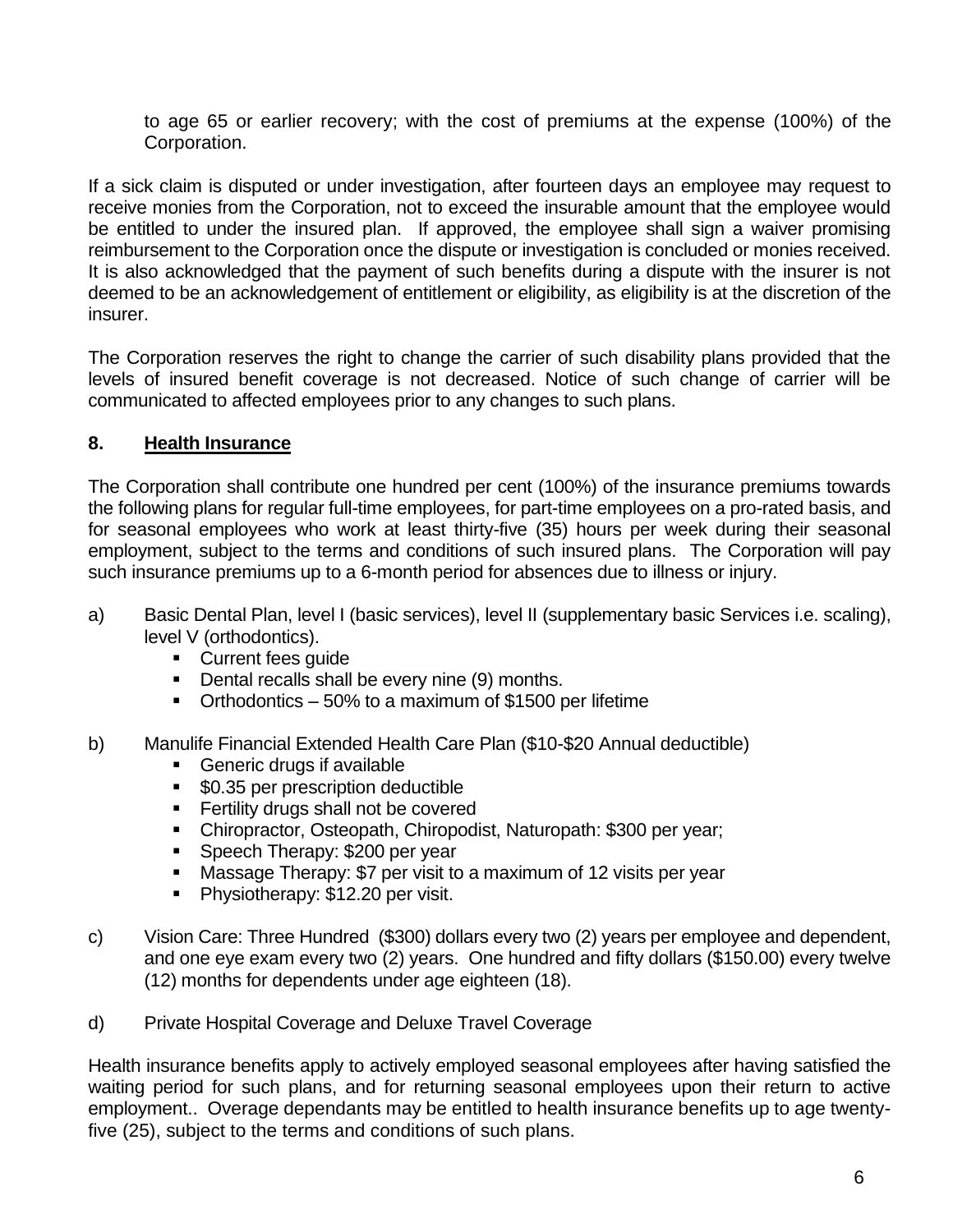The Corporation's obligation to contribute premiums to the Medical and Hospital Insured plans and to the Group Life and AD&D Insurance Plan ceases when the employee is on unpaid absence from work exceeding five (5) consecutive business days, subject to the terms and conditions of such plans.

## Workplace Safety and Insurance Act

All group benefit insurance plans shall remain in force while an employee entitled to said benefits is absent due to workplace illness or injury and receiving payments under the Workplace Safety and Insurance Act for loss of earnings, for a period not to exceed twenty-four (24) consecutive months.

## Group Life Insurance and Accidental Death & Dismemberment (AD&D)

The Corporation shall contribute for regular full-time employees, and part-time employees on a pro-rated basis, one hundred percent (100%) of the insurance premium towards a Life Insurance and AD&D Insurance Plan for life insurance coverage of \$80,000.00 and spouse \$5,000.00 and each child \$2,500.00, subject to the terms and conditions of such plans. If eligible, optional additional coverage may be available at the cost of the employee. The Corporation shall pay said premiums for up to twelve (12) months if an insured employee is absent from work due to illness or injury.

The Corporation reserves the right to change the carrier of any of the benefit plans provided that the level of benefit coverage is not decreased. Notice of said changes will be communicated prior to taking effect. If an employee encounters a coverage problem due to a carrier change, they shall immediately contact the Corporation or agent of record upon becoming aware of it which shall be investigated and resolved by the Corporation.

## **8. Bonus Upon Retirement**

The Corporation agrees to pay the following bonus for employees who retire from full-time positions:

| <b>Years of Service</b> | <b>Bonus Payable</b> |
|-------------------------|----------------------|
| $10 - 14$               | \$1000               |
| $15 - 19$               | \$1500               |
| $20 - 24$               | \$2000               |
| $25 - 29$               | \$2500               |
| 30-34                   | \$3000               |
| Over <sub>35</sub>      | \$3500               |

## **9. Overtime**

This benefit is in recognition of time spent in excess of the normal workday or workweek, including any unpaid additional hours required by a position as agreed to in an employment contract.

Employees entitled to overtime are allowed the flexibility to receive pay for banked time, or to request time off in lieu of pay.